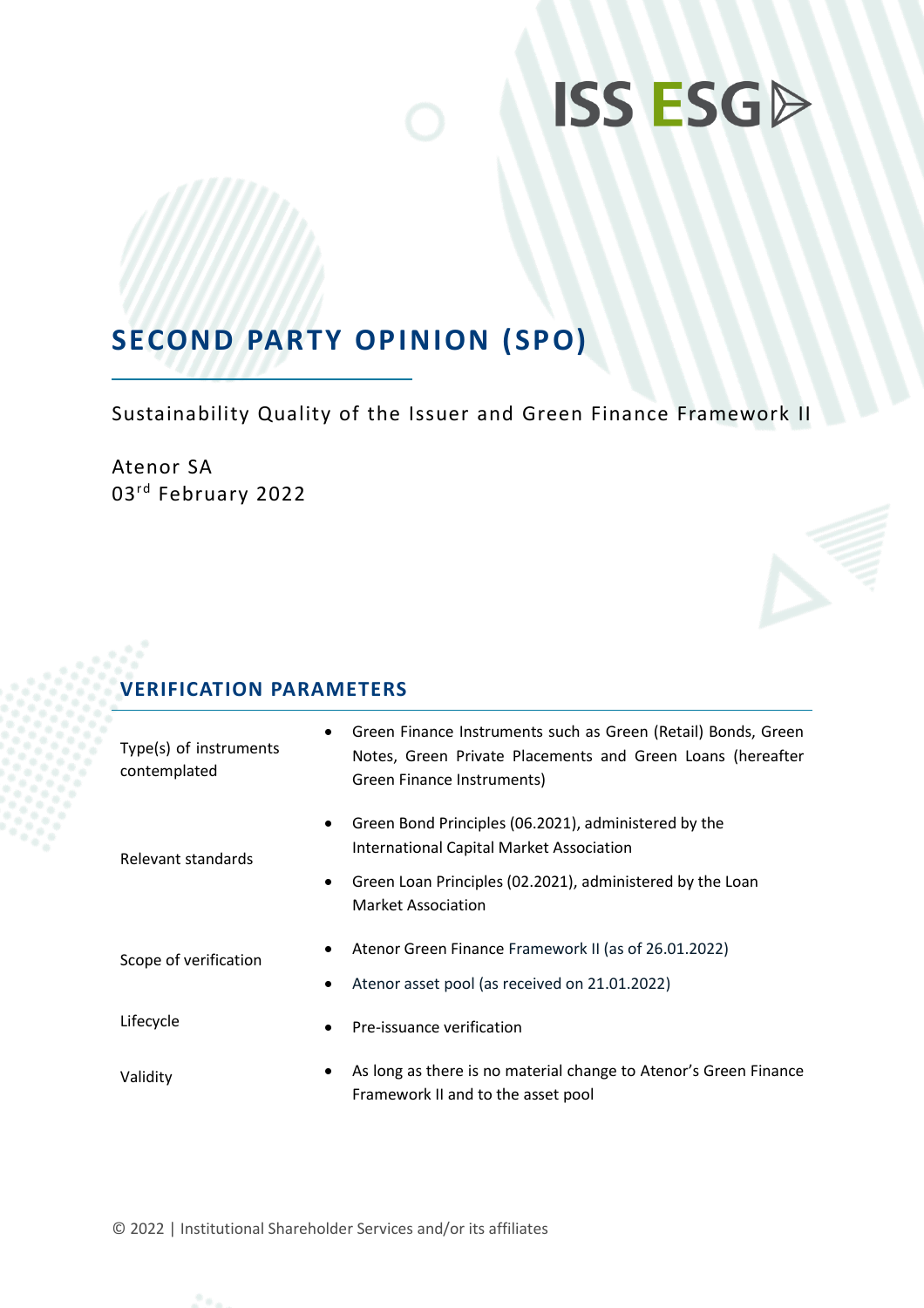

## **CONTENTS**

| PART I: GREEN FINANCE INSTRUMENTS LINK TO ATENOR'S SUSTAINABILITY STRATEGY5       |
|-----------------------------------------------------------------------------------|
| А.                                                                                |
| B. CONSISTENCY OF GREEN FINANCE INSTRUMENTS WITH ATENOR'S SUSTAINABILITY STRATEGY |
|                                                                                   |
|                                                                                   |
| A. CONTRIBUTION OF THE GREEN FINANCE INSTRUMENTS TO THE UN SDGs  14               |
| B. MANAGEMENT OF ENVIRONMENTAL AND SOCIAL RISKS ASSOCIATED WITH THE ELIGIBLE      |
|                                                                                   |
|                                                                                   |
|                                                                                   |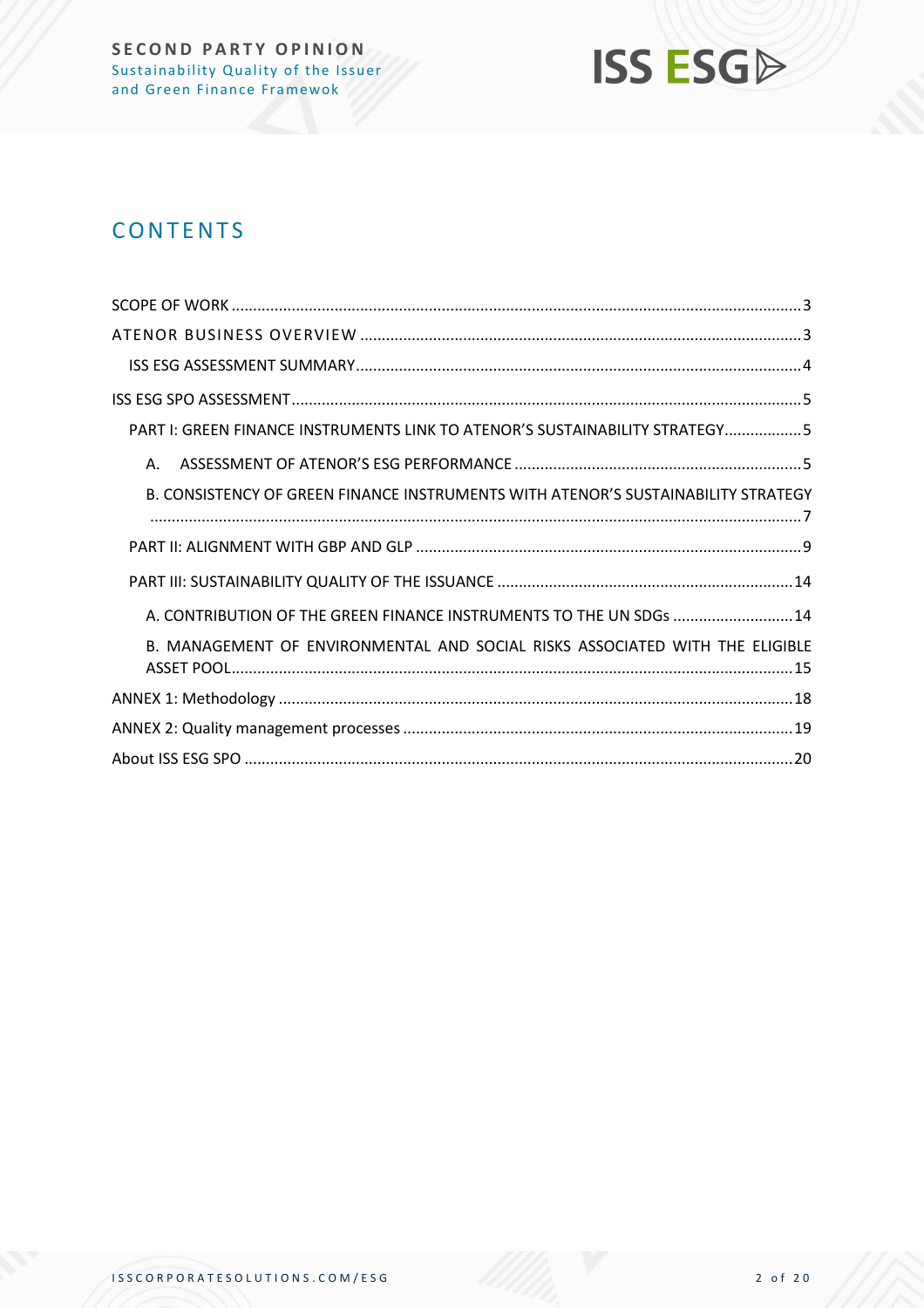

## <span id="page-2-0"></span>SCOPE OF WORK

Atenor SA ("the issuer" or "Atenor") commissioned ISS ESG to assist with its Green Finance Framework II by assessing three core elements to determine the sustainability quality of the Green FinanceInstruments:

- 1. Green Finance Framework II's link to Atenor's sustainability strategy drawing on Atenor's overall sustainability profile and issuance-specific Use of Proceeds categories.
- 2. Atenor's Green Finance Framework II (26.01.2022 version) benchmarked against the International Capital Market Association's (ICMA) Green Bond Principles (GBP) and against Loan Market Association (LMA) Green Loan Principles (GLP).
- 3. The Eligible Green Assets whether the projects contribute positively to the UN SDGs and perform against ISS ESG's issue-specific key performance indicators (KPIs) (See Annex 1).

## <span id="page-2-1"></span>ATENOR BUSINESS OVERVIEW

Atenor is an urban real estate development company with European expertise listed on the Euronext Brussels market. Through this framework, Atenor invests in large scale property projects meeting strict criteria in terms of location, economic efficiency and respect for the environment.

Its activity aims to generate capital gains at the end of a cycle of purchase-development-sale of real estate projects. The core of its strategy is the development of large mixed urban projects, mainly offices and housing.

Its projects, most of them held through subsidiaries, are located in Brussels (21%), The Hague (8%), Luxembourg (8%), Paris (5%), Lisbon (2%), Düsseldorf (1%), Warsaw (23%), Budapest (18%), Bucharest (6%), London (1%) to mention only the large cities.



Source: Atenor Green Finance Framework II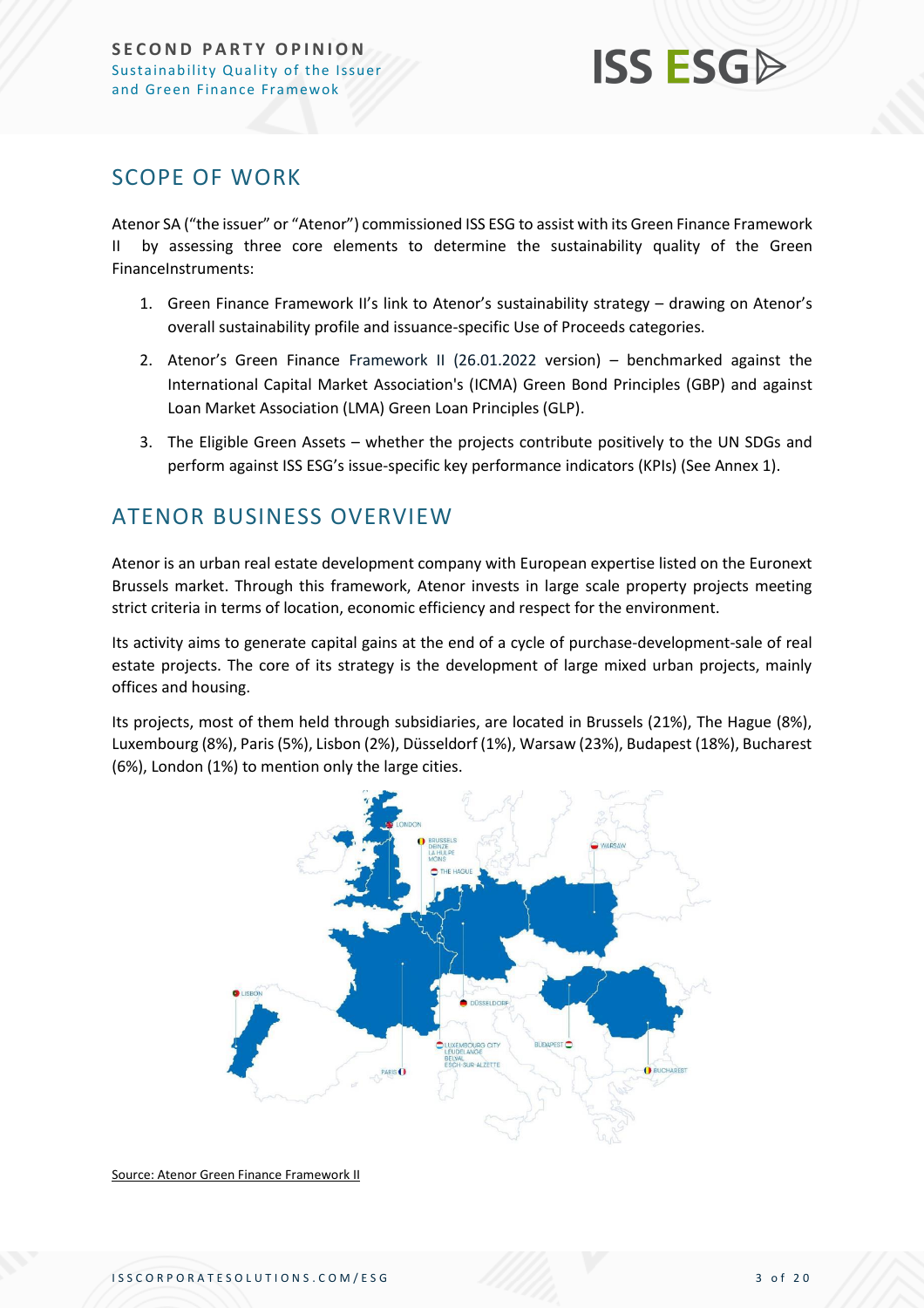## **ISS ESG**

## <span id="page-3-0"></span>ISS ESG ASSESSMENT SUMMARY

| <b>SPO SECTION</b>                                                                                             | <b>SUMMARY</b>                                                                                                                                                                                                                                                                                                                                                                                                                                                                                                                                                                                                                                                                   | EVALUATION <sup>1</sup>                                          |
|----------------------------------------------------------------------------------------------------------------|----------------------------------------------------------------------------------------------------------------------------------------------------------------------------------------------------------------------------------------------------------------------------------------------------------------------------------------------------------------------------------------------------------------------------------------------------------------------------------------------------------------------------------------------------------------------------------------------------------------------------------------------------------------------------------|------------------------------------------------------------------|
| Part 1:<br><b>Green Finance</b><br><b>Instruments</b><br>link to the<br>issuer's<br>sustainability<br>strategy | Atenor is a real estate development company active in the EU. As such,<br>it can contribute to the creation of sustainable communities, which it<br>does to some extent by taking into account aspects characteristic of<br>sustainable communities (e.g., access to public transport and creation<br>of parks, community centers or other public spaces) in a number of its<br>projects.<br>ISS ESG finds that the Use of Proceeds of the Green Finance<br>Instruments is consistent with the issuer's sustainability strategy and<br>material ESG topics for the issuer's industry. The rationale for issuing<br>Green Finance Instruments is clearly described by the issuer. | <b>Consistent</b><br>with issuer's<br>sustainability<br>strategy |
| Part 2:<br>Alignment<br>with GBP and<br><b>GLP</b>                                                             | The issuer has defined a formal concept for its Green Finance<br>Framework II regarding the use of proceeds, processes for project<br>evaluation and selection, management of proceeds and reporting. This<br>concept is in line with the GBP and GLP.                                                                                                                                                                                                                                                                                                                                                                                                                           | <b>Aligned</b>                                                   |
| Part 3:<br>Sustainability<br>quality of the<br><b>Eligible Asset</b><br>Pool                                   | The overall sustainability quality of the Asset Pool in terms of<br>sustainability benefits, risk avoidance and minimization is good based<br>upon the ISS ESG assessment. The Green Finance Instruments will (re-<br>) finance the eligible asset category "Green Buildings" - Office and<br>residential buildings in the EU.<br>This use of proceeds category has a significant contribution to SDG 11<br>'Sustainable cities and communities'. The environmental and social<br>risks associated with this use of proceeds category has been well<br>managed.                                                                                                                  | <b>Positive</b>                                                  |

<sup>1</sup> ISS ESG's evaluation is based on the Atenor's Green Finance Framework II (26.01.2022 version), on the analysed Asset Pool as received on 06.01.2022, and on the ISS ESG Indicative Corporate Rating applicable at the SPO delivery date.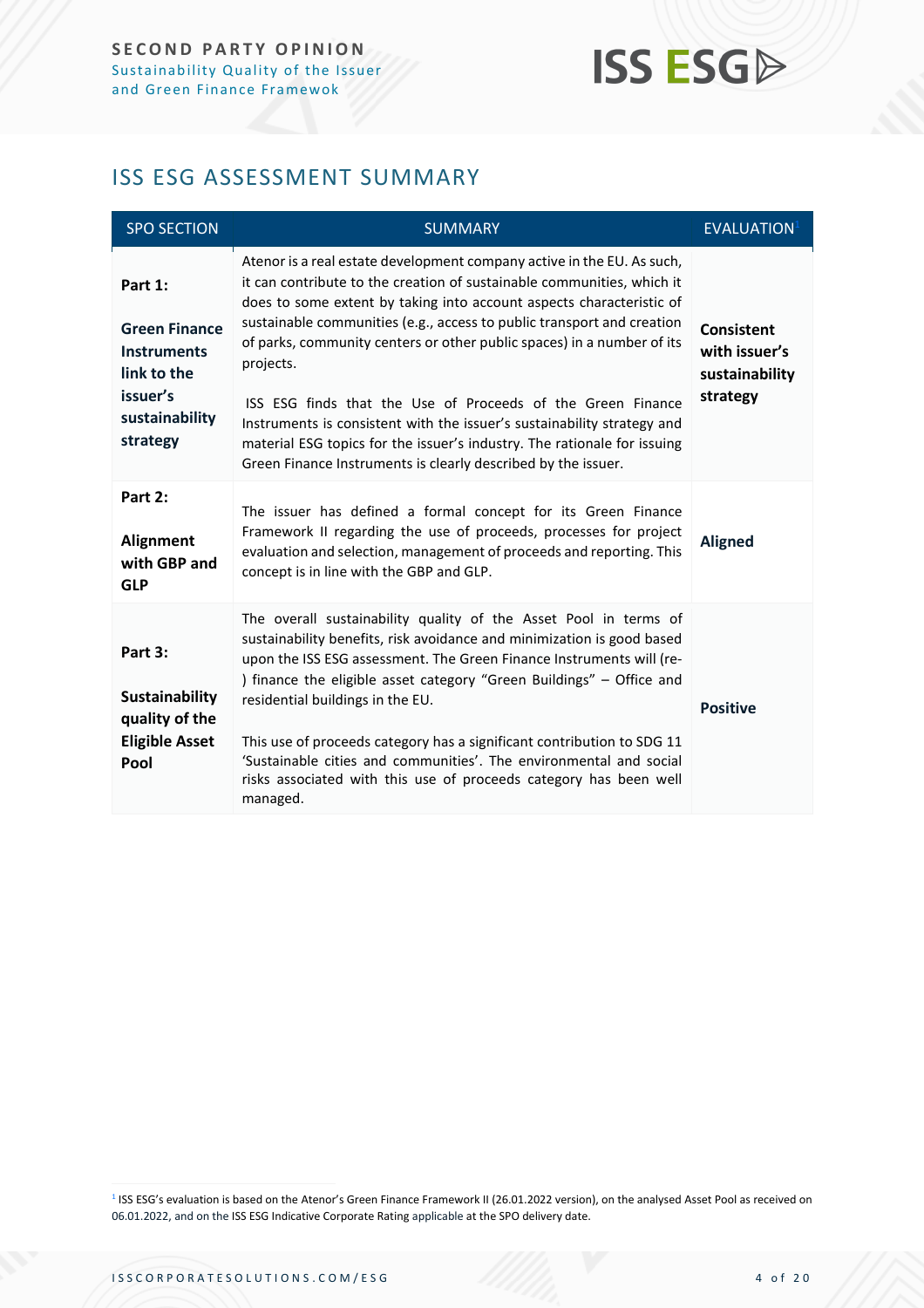## **ISS ESG**

## <span id="page-4-0"></span>ISS ESG SPO ASSESSMENT

### <span id="page-4-1"></span>**PART I: GREEN FINANCE INSTRUMENTS LINK TO ATENOR'S SUSTAINABILITY STRATEGY**

#### <span id="page-4-2"></span>A. ASSESSMENT OF ATENOR'S ESG PERFORMANCE

*Methodological note: Please note that Atenor SA is not part of the ISS ESG Corporate Rating Universe. Thus, the below sustainability profile is an assessment by the analyst in charge of the financials/mortgage and public finance sector based on publicly available information exclusively. No direct communication between the issuer and the analyst has taken place during the process. The below is not based on an ISS ESG Corporate Rating but considers ISS ESG Research's methodology.*

### *Industry classification*

**Construction**

#### Key Issues of the industry

- Labor standards and working conditions
- Energy and resource efficiency
- Impact on land use and biodiversity
- Ethical business practices
- Protection of human rights and community outreach

#### Indicative ESG risk and performance assessment

Atenor is a real estate development company active in the EU. As such, it can contribute to the creation of sustainable communities, which it does to some extent by taking into account aspects characteristic of sustainable communities (e.g., access to public transport and creation of parks, community centres or other public spaces) in a number of its projects. In line with Atenor's commitment to the BREEAM and CO2-Neutral certifications, the company has implemented measures to improve the energy and resource efficiency of the construction process. Other topics considered as high-risk for a company in the construction industry such as human rights, labor rights and working conditions in the supply chain and the impact of its construction activities on land use and biodiversity are not addressed comprehensively by the company. With regard to responsible business practices, the company's code of conduct addresses topics such as conflicts of interest and insider trading in general terms, and employees are required to confirm in writing that they have read and understood the code. However, further relevant issues related to ethical business practices (e.g., bribery and corruption, antitrust violations) seem to remain unaddressed. Moreover, corresponding compliance procedures (e.g., compliance training, compliance audits) do not appear to be implemented.

#### Indicative Product portfolio assessment

**Social impact of the product portfolio**: The vast majority of the company's property portfolio is comprised of mixed complexes consisting of residential, office, and retail units, which are considered to not have any net positive/negative social impacts. Next to such mixed projects, the company's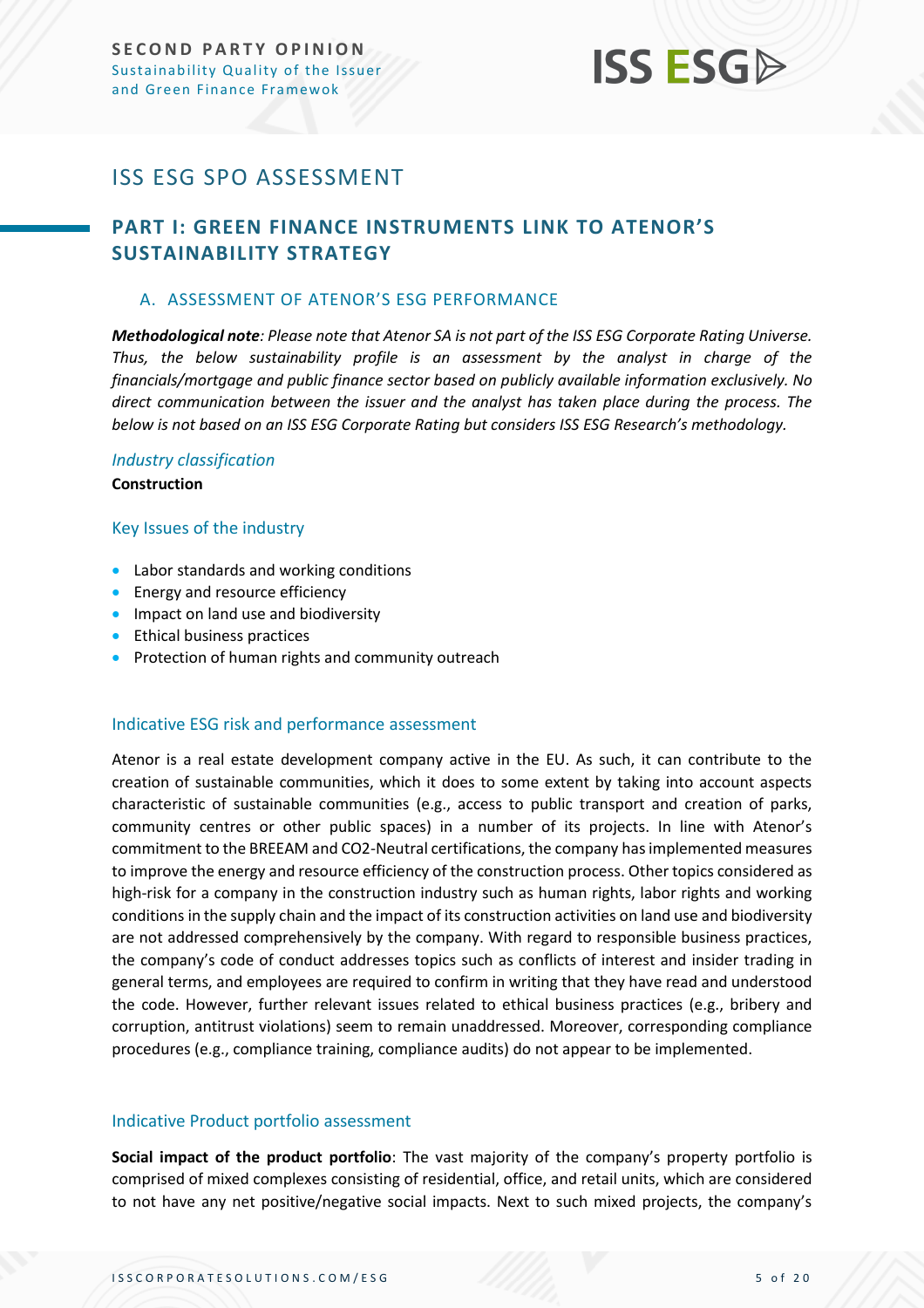

portfolio also includes schools/educational facilities; these units, however, can be considered negligible as they are limited to single buildings/projects only.

**Environmental impact of the product portfolio**: Based on the information provided by the company regarding its property portfolio, it can be estimated that around 15% of its ongoing projects have obtained a comprehensive sustainable building certification (i.e. BREEAM), thereby contributing to the achievement of global environmental objectives by promoting sustainable building. The remaining 85% of the portfolio is in a process of obtaining a sustainable building certification.

#### Controversy Assessment

#### **Company Screening**

The analyst in charge of producing this report conducted a high-level controversy assessment. There is no indication of Atenor being involved in any of the below-mentioned controversies.

#### **Industry risks**

Based on a review of controversies over a 2-year period, the top three issues that have been reported against companies within the Construction sector are as follows: Anti-competitive behavior, Failure to assess environmental impacts and Poor stakeholder consultation. This is closely followed by Failure to respect the right to safe and healthy working conditions, failure to respect the right to an adequate standard of living and failure to mitigate climate change impacts.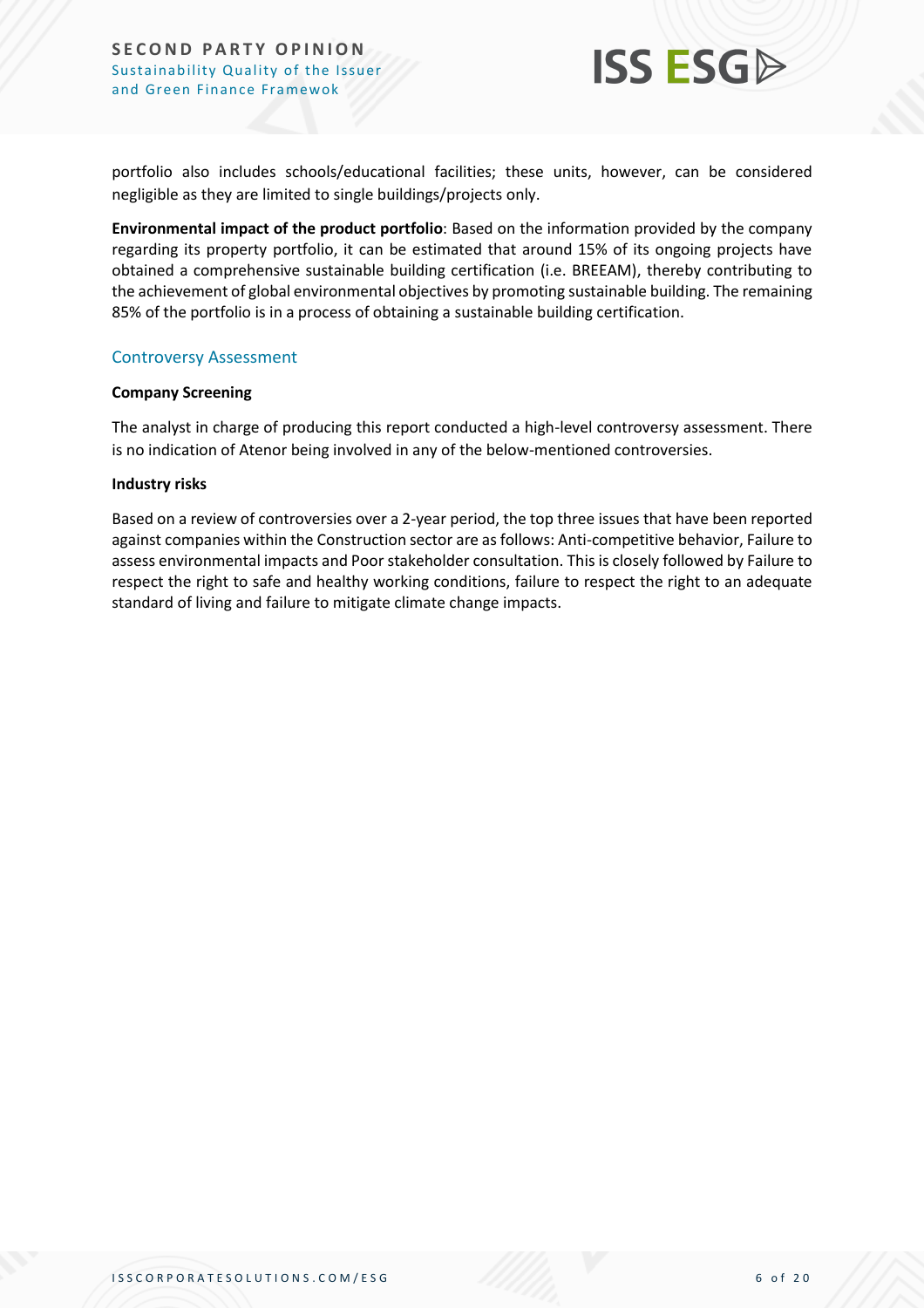## **ISS ESG**

#### <span id="page-6-0"></span>B. CONSISTENCY OF GREEN FINANCE INSTRUMENTS WITH ATENOR'S SUSTAINABILITY **STRATEGY**

#### *Key sustainability objectives and priorities defined by the issuer*

ATENOR's environmental and social commitments accelerated in 2021:

- **Architectural excellence**: Atenor chooses to associate itself with renowned architectural firms and has also launched several architectural competitions, to make an enlightened choice, to develop innovative and creative visions for the cities.
- **The highest environmental standards**: BREEAM « Excellent » certification, WELL « Core and Shell »2 certification, DGNB, HQE, GRO and Quartier Durable for its projects or standard such as NZEB<sup>2</sup>.
- **Cleaner sources of power**: Most of its buildings are equipped with photovoltaic panels, such as CITY DOX (Brussels) and HERMES BUSINESS CAMPUS (Bucharest).
- **Gardens, parks conceived for the respect of biodiversity and urban gardens**: in Belval (Luxembourg), the project TWIST (Luxembourg) will propose hanging gardens and in CITY DOX, an urban garden has been created for the residents of the Rest Home.
- **Support to soft mobility**: redevelopment of the canal banks, promenades and paths, secure spaces for bicycles, charging stations for electric vehicles and bicycles.
- **Respecting Diversity:** Atenor is developing real estate projects that enable the access and employment of people with specific needs. In Budapest, its projects will be built in line with the Access4You criteria, to achieve the highest certification level in terms of social responsibility, accessibility and functionality. This is already the case with the VACI GREENS office campus in Budapest.
- **Support to Forests:** In 2020 Atenor, in partnership with the Royal Belgian Forestry Society (SRFB/ KBBM), had decided to plant 2,020 trees to celebrate the year 2020. In 2021 Atenor pursue this action and has decided to extend this action until 2025. Atenor has also implemented this action in Belgium and the 8 main European cities where the company is active and planted 2021 trees in each country where it is present.
- **CO<sup>2</sup> Neutral:** Atenor has obtained the Carbon Neutral certification® in collaboration with CO2logic in December 2021. Atenor is now taking the next step by using this input to set a streamlined climate reduction plan and strategy up until 2030. At the corporate level, the reduction efforts will in the first place mainly focus on energy-saving measures and opportunities to reduce the impact of its means of transport.

<sup>2</sup> Please se[e https://ec.europa.eu/energy/content/nzeb\\_en](https://ec.europa.eu/energy/content/nzeb_en) for more information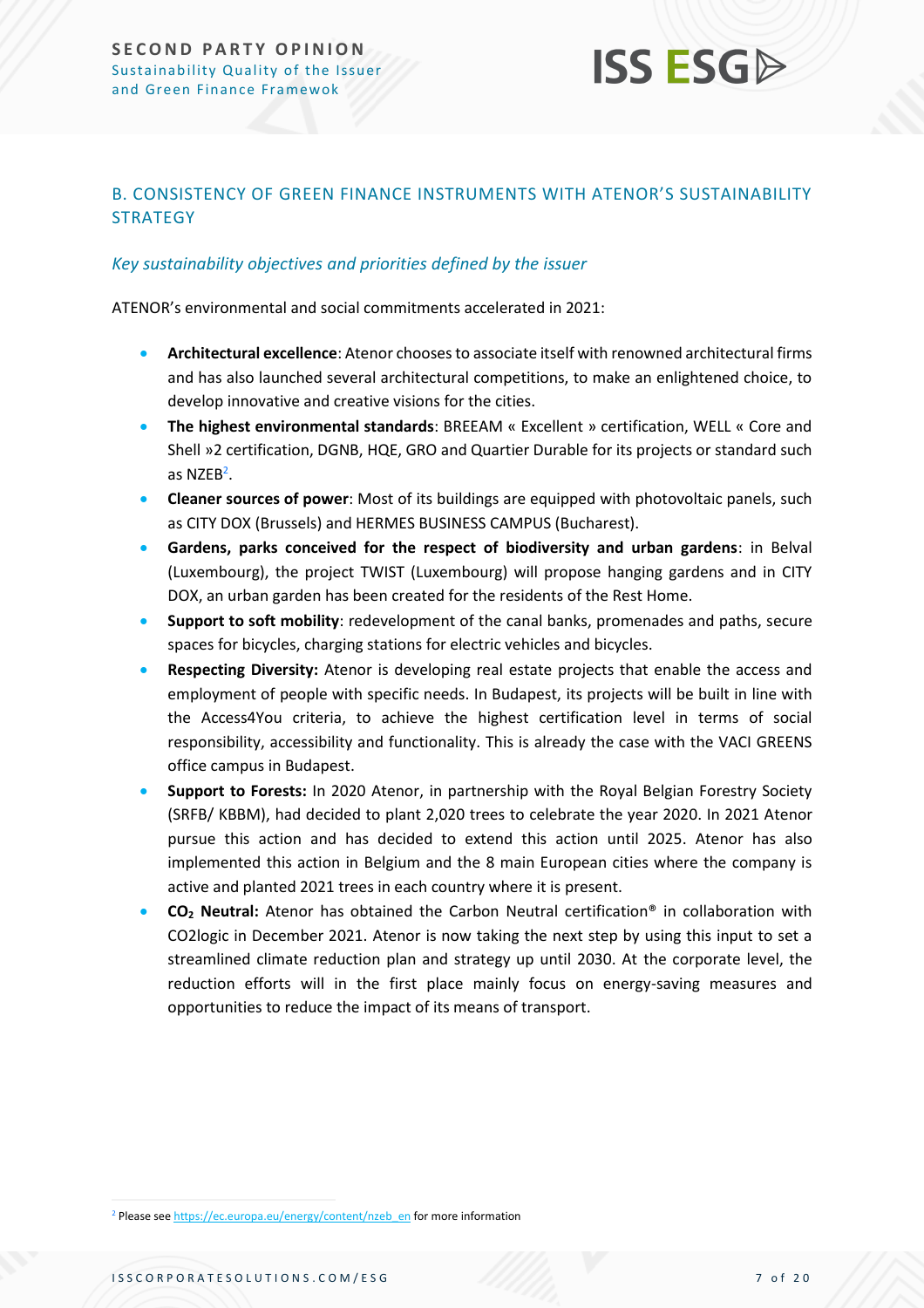

#### *Rationale for issuance*

In 2021, Atenor has launched its first Retail Green Bond on the Brussels financial market, ensuring targeted financing for its projects.

Atenor has developed its Green Finance Framework II ("Framework") aiming to attract specific funding for green assets and real estate projects which contribute to its sustainability strategy.

Under this Framework, Atenor can issue a variety of Green Finance Instruments such as Green (Retail) Bonds, Green Notes, Green Private Placements and Green Loans.

#### *Contribution of Use of Proceeds categories to sustainability objectives and priorities*

ISS ESG mapped the Use of Proceeds categories financed under this Green Finance Instruments with the sustainability objectives defined by the issuer, and with the key ESG industry challenges as defined in the ISS ESG Corporate Rating methodology for the Construction industry. Key ESG industry challenges are key issues that are highly relevant for a respective industry to tackle when it comes to sustainability, e.g., climate change and energy efficiency in the buildings sector. From this mapping, ISS ESG derived a level of contribution to the strategy of each Use of Proceeds category.

| USE OF PROCEEDS        | <b>SUSTAINABILITY OBJECTIVES</b> | <b>KEY ESG INDUSTRY</b> | <b>CONTRIBUTION</b>                     |
|------------------------|----------------------------------|-------------------------|-----------------------------------------|
| <b>CATEGORY</b>        | <b>FOR THE ISSUER</b>            | <b>CHALLENGES</b>       |                                         |
| <b>Green Buildings</b> |                                  |                         | Contribution to a<br>material objective |

**Opinion:** *ISS ESG finds that the Use of Proceeds financed through the Green Finance Instruments is consistent with the issuer's sustainability strategy and material ESG topics for the issuer's industry. The rationale for issuing Green Finance Instruments is clearly described by the issuer.*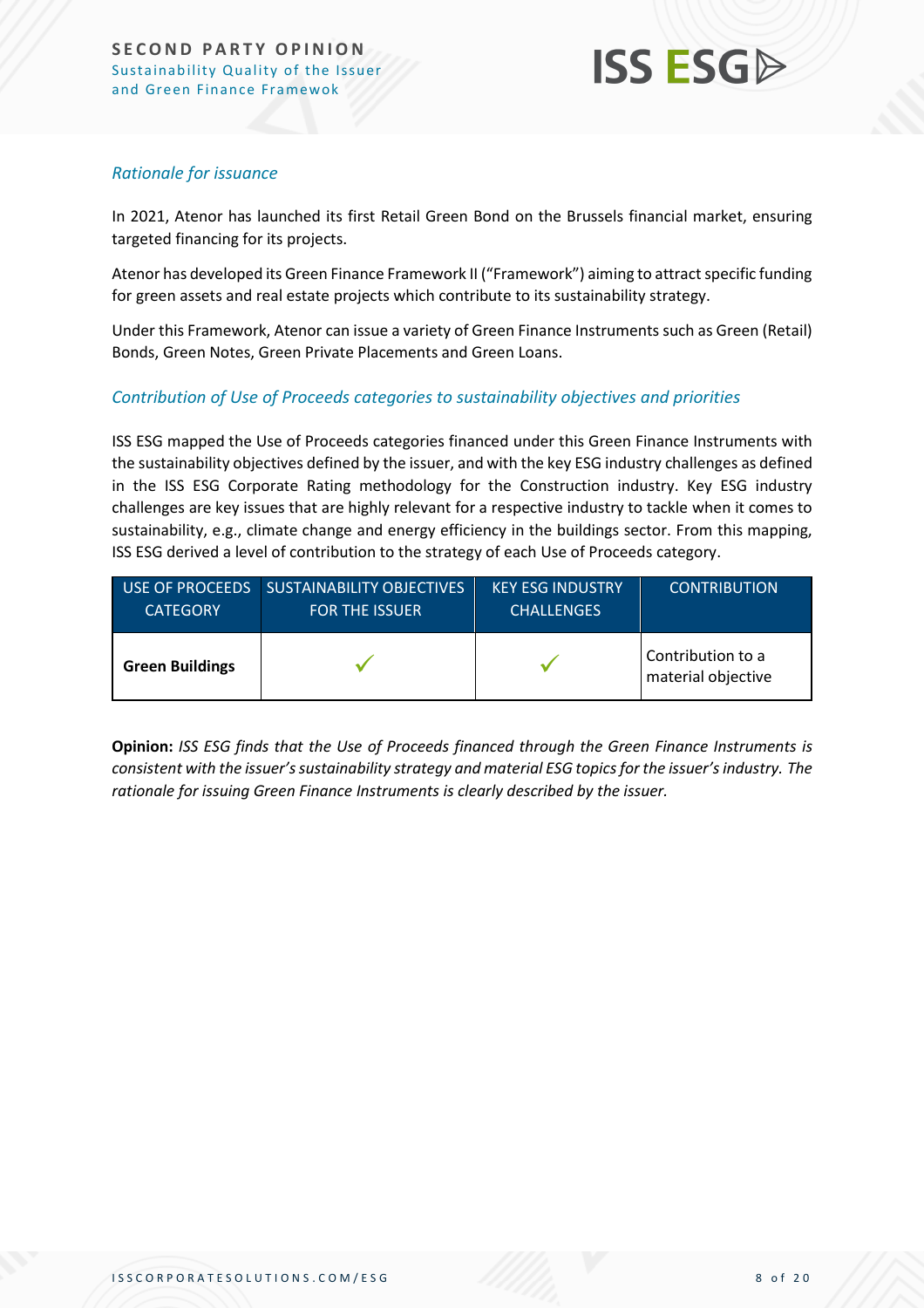## **ISS ESGA**

### <span id="page-8-0"></span>**PART II: ALIGNMENT WITH GBP AND GLP**

#### **1. Use of Proceeds**

#### **FROM ISSUER'S FRAMEWORK**

The net proceeds of Atenor Green Finance Instruments will be allocated exclusively to finance in whole or in part, sustainable and energy-efficient real estate projects which contribute to its sustainability strategy ("Eligible Green Projects").

Eligible Green Projects are required to meet the eligibility criteria as set in the table below:

| GBP/<br><b>GLP</b><br><b>CATEGORIES</b> | <b>ELIGIBILITY CRITERIA</b>                                                                                                                                                                                                                                                                                                      |  |  |
|-----------------------------------------|----------------------------------------------------------------------------------------------------------------------------------------------------------------------------------------------------------------------------------------------------------------------------------------------------------------------------------|--|--|
| <b>Green Buildings</b>                  | Newly constructed, existing and/or refurbished buildings which meet recognized<br>standards for best practices in energy and resource efficiency, sustainable building<br>design, construction and operation. The certifications will be obtained at the latest at<br>the delivery of the building.                              |  |  |
|                                         | For office buildings<br>• BREEAM minimum "Excellent" based on the BREEAM International New<br>Construction 2016.<br>Two of the three following requirements:                                                                                                                                                                     |  |  |
|                                         | Energy and Carbon Performance: Achieve a minimum of 70% of available<br>$\bullet$<br>credits of the BREEAM Energy category<br>Water efficiency and savings: Achieve a minimum of 70% of available credits<br>of the BREEAM Water category<br>Waste Management: Achieve a minimum of 70% of available credits of the<br>$\bullet$ |  |  |
|                                         | <b>BREEAM Waster category</b><br>and additional other indicators (optional to core indicators):<br>• WELL Core and Shell                                                                                                                                                                                                         |  |  |
|                                         | $\bullet$ DGNB<br>• HQE Sustainable Building minimum "Excellent"<br>$\bullet$ GRO<br>• Near Zero Energy Building ("NZEB")                                                                                                                                                                                                        |  |  |
|                                         | $\bullet$ LEED<br>• PassiveHouse (PHI)<br>• Sustainable District<br>• Access4you                                                                                                                                                                                                                                                 |  |  |
|                                         | Or equivalent certifications<br>> For Residential Buildings                                                                                                                                                                                                                                                                      |  |  |
|                                         | Core indicators                                                                                                                                                                                                                                                                                                                  |  |  |
|                                         | EPC levels of eligible projects per country/region                                                                                                                                                                                                                                                                               |  |  |
|                                         | Belgium - Brussels<br>$EPC - A$                                                                                                                                                                                                                                                                                                  |  |  |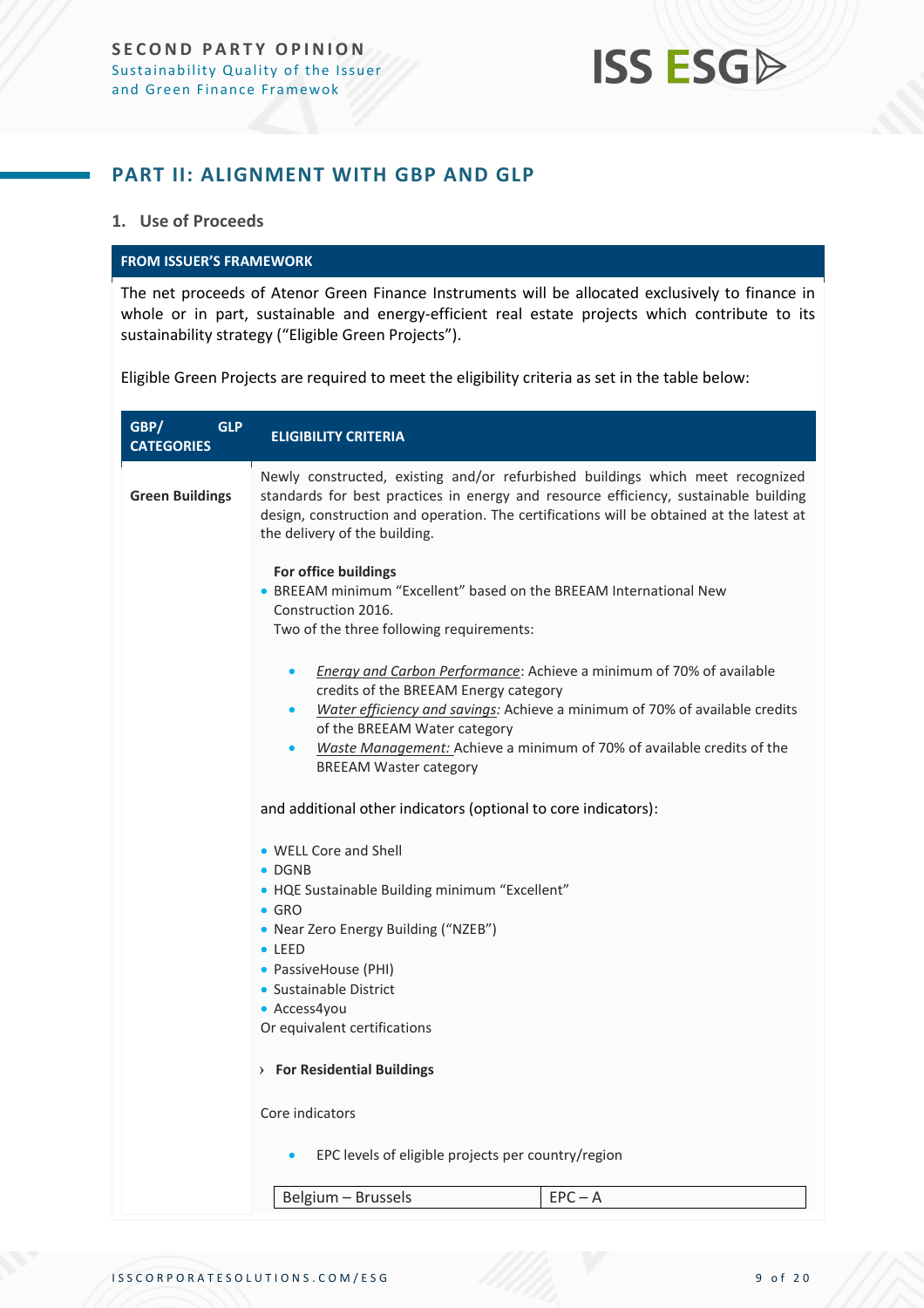

| Belgium – Flanders                                                                                                                                                                                                                                                                                                                                                                                                                                                                                                                                                                                                                                                                                                                                                                                     | $EPC - A$     |  |
|--------------------------------------------------------------------------------------------------------------------------------------------------------------------------------------------------------------------------------------------------------------------------------------------------------------------------------------------------------------------------------------------------------------------------------------------------------------------------------------------------------------------------------------------------------------------------------------------------------------------------------------------------------------------------------------------------------------------------------------------------------------------------------------------------------|---------------|--|
| Belgium - Wallonia                                                                                                                                                                                                                                                                                                                                                                                                                                                                                                                                                                                                                                                                                                                                                                                     | $EPC - A$     |  |
| Germany                                                                                                                                                                                                                                                                                                                                                                                                                                                                                                                                                                                                                                                                                                                                                                                                | $EPC - B$     |  |
| <b>Netherlands</b>                                                                                                                                                                                                                                                                                                                                                                                                                                                                                                                                                                                                                                                                                                                                                                                     | $EPC - A$     |  |
| Luxembourg                                                                                                                                                                                                                                                                                                                                                                                                                                                                                                                                                                                                                                                                                                                                                                                             | $EPC - A - A$ |  |
| Romania                                                                                                                                                                                                                                                                                                                                                                                                                                                                                                                                                                                                                                                                                                                                                                                                | $EPC - A$     |  |
| Hungary                                                                                                                                                                                                                                                                                                                                                                                                                                                                                                                                                                                                                                                                                                                                                                                                | $EPC - BB$    |  |
| Regarding the residential portfolio, the selection of projects is based on the best<br>Energy Performance Certificates (EPC) <sup>3</sup> , as defined by European Norms EN 15217 and<br>EN15251. As the graduation scale differs in each country/region, the comparison<br>between projects might be irrelevant; meaning that an 'A' classification in Romania<br>might not correspond to an 'A' in Germany.<br>To clarify the selection, Atenor has also specified an alternative criterion based on a<br>maximum Primary Energy Demand, also part of the EPC calculation, expressed in a<br>metric unit: kWh/m <sup>2</sup> /year. This alternative criterion allows the comparison between<br>projects and sets up the same minimum performance for all the residential projects<br>across Europe. |               |  |
| 100% of assets received or will receive an EPC label from A to BB.                                                                                                                                                                                                                                                                                                                                                                                                                                                                                                                                                                                                                                                                                                                                     |               |  |

*Opinion: ISS ESG considers the Use of Proceeds description provided by Atenor's Green Finance Framework II as aligned with the GBP and GLP. The project category is aligned with the issuer's broader sustainability strategy and the environmental benefits of the project are quantitively described. Including specific thresholds for certain BREEAM sub-categories and developing optional indicators to add up to the core indicators, are considered to be best market practices. A detailed analysis of the environmental and social risks associated with the asset pool is available in Section III.*

#### **2. Process for Project Evaluation and Selection**

#### **FROM ISSUER'S FRAMEWORK**

Atenor will follow a transparent process for the selection and evaluation of Eligible Green Projects.

Projects financed through the Green Finance Instruments issued under Atenor Framework are evaluated and selected based on compliance with the Eligibility Criteria as set under paragraph 2.1 Use of Proceeds.

<sup>3</sup> Atenor confirms that all buildings will have an EPC label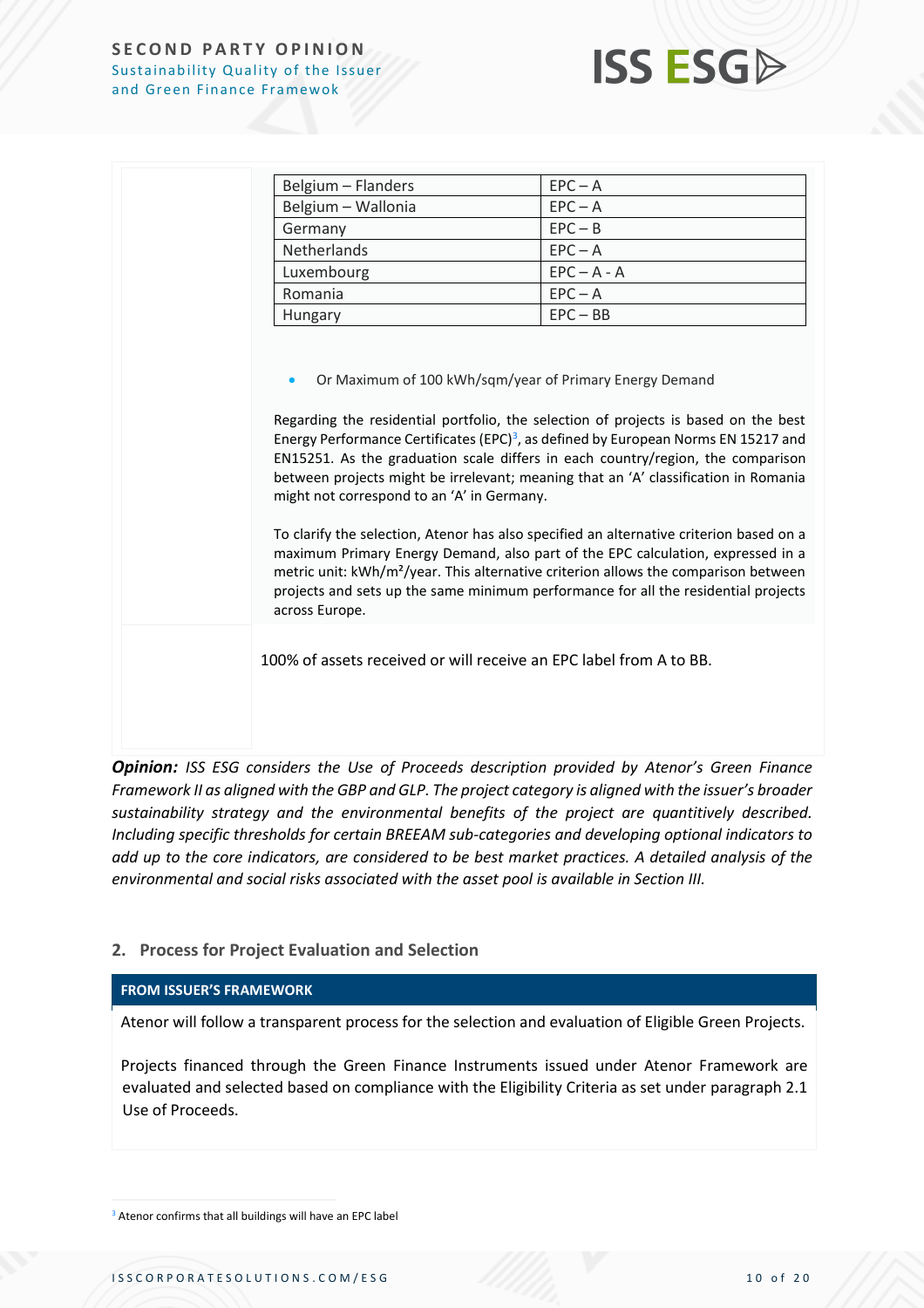

All potential Eligible Green Projects comply with local laws and regulations, including applicable regulatory environmental and social requirements, as well as Atenor's standards for environmental, social and governance risks (ESG). The Process for Green Project evaluation and selection is fully integrated in ATENOR's management in particular through its Archilab structure.

Archilab's mission is to improve the environmental, economic and social performance of the project portfolio. In order to do so, Archilab gathers sustainability and ESG experts with Atenor's highest level of decision. The Archilab Committee is composed of the Executive Committee, International Executives, Marketing and Sales Directors, and a dedicated assistant. The Archilab Committee meets every two months and, according to the agenda, internal or external experts are invited to contribute. Archilab's director reports directly to the CEO. Its role is both to support the Company's strategy and ensure coordination between the decision-making and operational sides.

In the first phase of the Process, the Archilab Committee sets out the eligibility criteria for Green Project evaluation and the requirements for selection. At this stage, the Archilab Committee also sets out the environmental risks assessment applicable for all projects. Following up, the members of Archilab ensure that the decisions are implemented in the corporate company process and in its portfolio of projects.

In the second phase of the Process, each potential Eligible Green Project is evaluated by the Executive Committee according to the criteria and the ESG risks defined by Archilab. Specific Executive Committee sessions are planned twice a week, in order to review each project several times a year with the dedicated team of the project.

In the last phase of the Process, the final list of eligible projects is designated by the Executive Committee (including CEO and CFO).

Atenor holds five Boards of Directors per year for which the Executive Committee prepares a management report including ESG data from projects under development.

Atenor doesn't consider a lookback period for the project evaluation and selection.

*Opinion: ISS ESG considers the Process for Project Evaluation and Selection description provided by Atenor's Green Finance Framework II as aligned with the GBP and GLP. The company has clearly documented its process to identify and manage potential ESG risks associated with the projects through a dedicated committee (Archilab Committee). Besides, an Executive Committee is responsible for the project evaluation and selection in the last phase of the process. The issuer will use the proceeds of the issuance for the development of newly built buildings only, which is seen positively by ISS ESG.*

#### **3. Management of Proceeds**

#### **FROM ISSUER'S FRAMEWORK**

Atenor will manage the net proceeds of issued Green Finance Instruments on a portfolio basis.

As long as the Green Finance Instruments under this Framework are outstanding, Atenor aims to allocate an amount equivalent to the net proceeds of these instruments towards its Eligible Green Projects, as defined in paragraph 2.1. Use of Proceeds. If a project is divested, discontinued or does no longer meet the definition of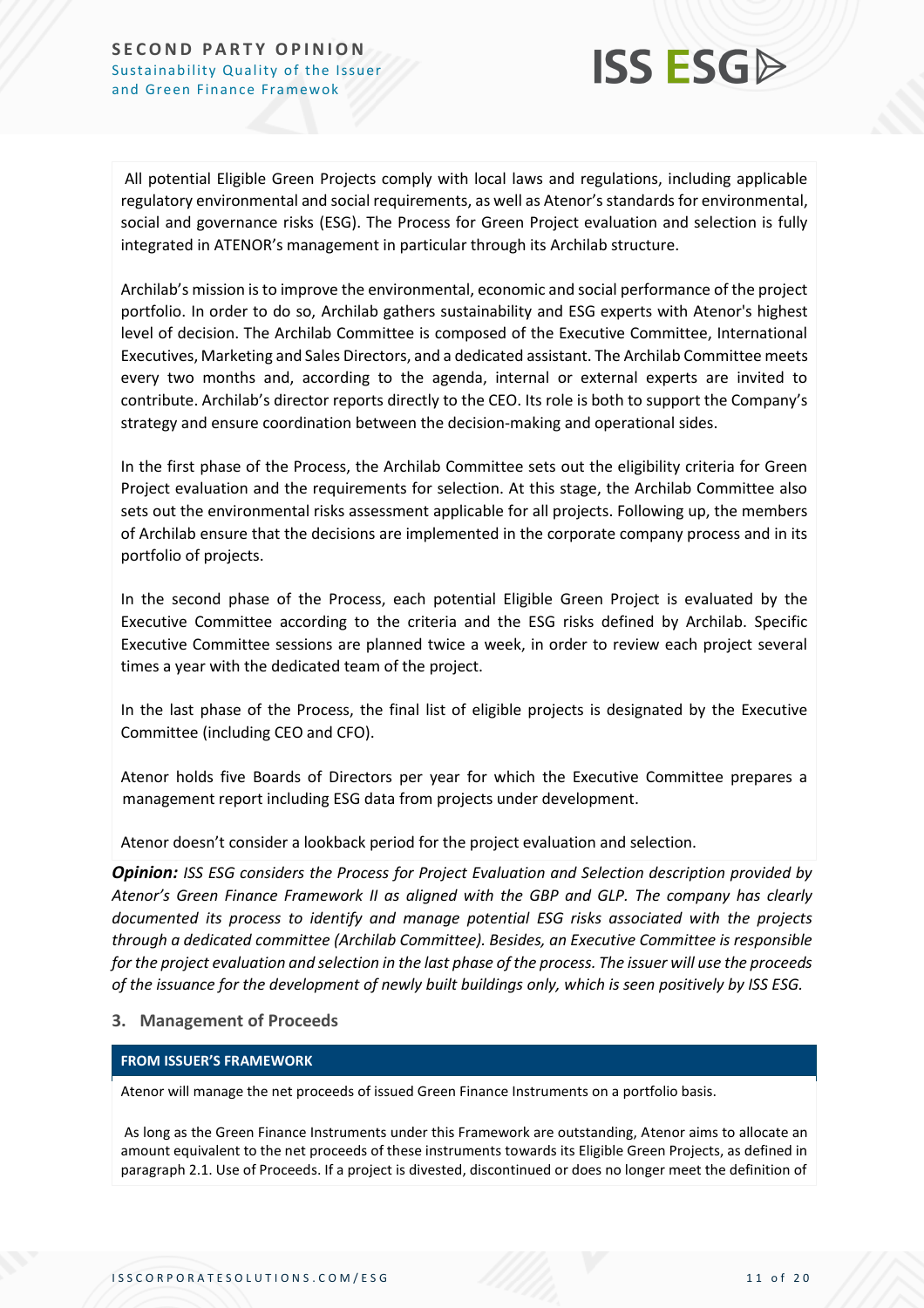

Eligible Green Projects as included in paragraph 2.1., it will be removed from the portfolio of Eligible Green Projects and replaced by another Eligible Green Project.

Atenor aims to ensure that the total value of issued Green Finance Instruments does not exceed the value of its portfolio of Eligible Green Projects. Pending the full allocation of the net proceeds of issued Green Finance Instruments to the portfolio of Eligible Green Projects Atenor will manage the unallocated proceeds in cash or cash equivalents in line with its regular treasury criteria. Atenor intends to allocate the full amount of proceeds within the next 24 months following the issuance of Green Financing Instruments.

The allocation of the net proceeds of issued Green Finance Instruments to Eligible Green Projects will be subject to at least an annual review and approved by the Executive Committee until full allowance of the net proceeds of issued Green Finance Instruments.

*Opinion: ISS ESG finds that the Management of Proceeds proposed by Atenor's Green Finance Framework II is well aligned with the GBP and GLP. Earmarking of proceeds is ensured through a portfolio approach, while allocation and unallocated proceeds mechanisms and timeframe are also described. The procedure in case of divestment is also disclosed.*

#### **4. Reporting**

#### **FROM ISSUER'S FRAMEWORK**

Atenor will report annually, until the full allocation of the net proceeds or until the bond matures, whichever is latest, on the allocation of its net proceeds of issued green finance instruments to its portfolio of Eligible Green Projects. This reporting will be available one year after the issuance of the first Green Finance Instrument on ATENOR's website: http://www.atenor.eu/investors

#### Allocation Reporting

The allocation report will include details on:

- the year of investment,
- the amounts of investments allocated to Eligible Green Projects,
- the geographic distribution of the portfolio of Eligible Green Projects,
- the balance of unallocated proceeds (if any), and,
- the proportion of new financing and refinancing

#### Impact reporting

Atenor will report on the environmental impacts of the Eligible Green Projects (re-)financed by the net proceeds of the Green Finance Instruments.

The impact report will provide information regarding Eligible Green Projects and their environmental classification (i.e. BREEAM, WELL, NZEB, HQE, Sustainable District, Access4You and/or EPC), including for Office Buildings, the specific classification level where applicable (e.g. "Excellent") and the credits reached for the specific BREEAM categories Energy, Water and Waste, as mentioned in the Use of Proceeds.

Additional impact indicators are subject to availability of data and could include:

- Expected annual generation of renewable energy (in kWh) and the related CO2 emission avoidance,
- Expected quantity of recycled material (in metric tonnes per year),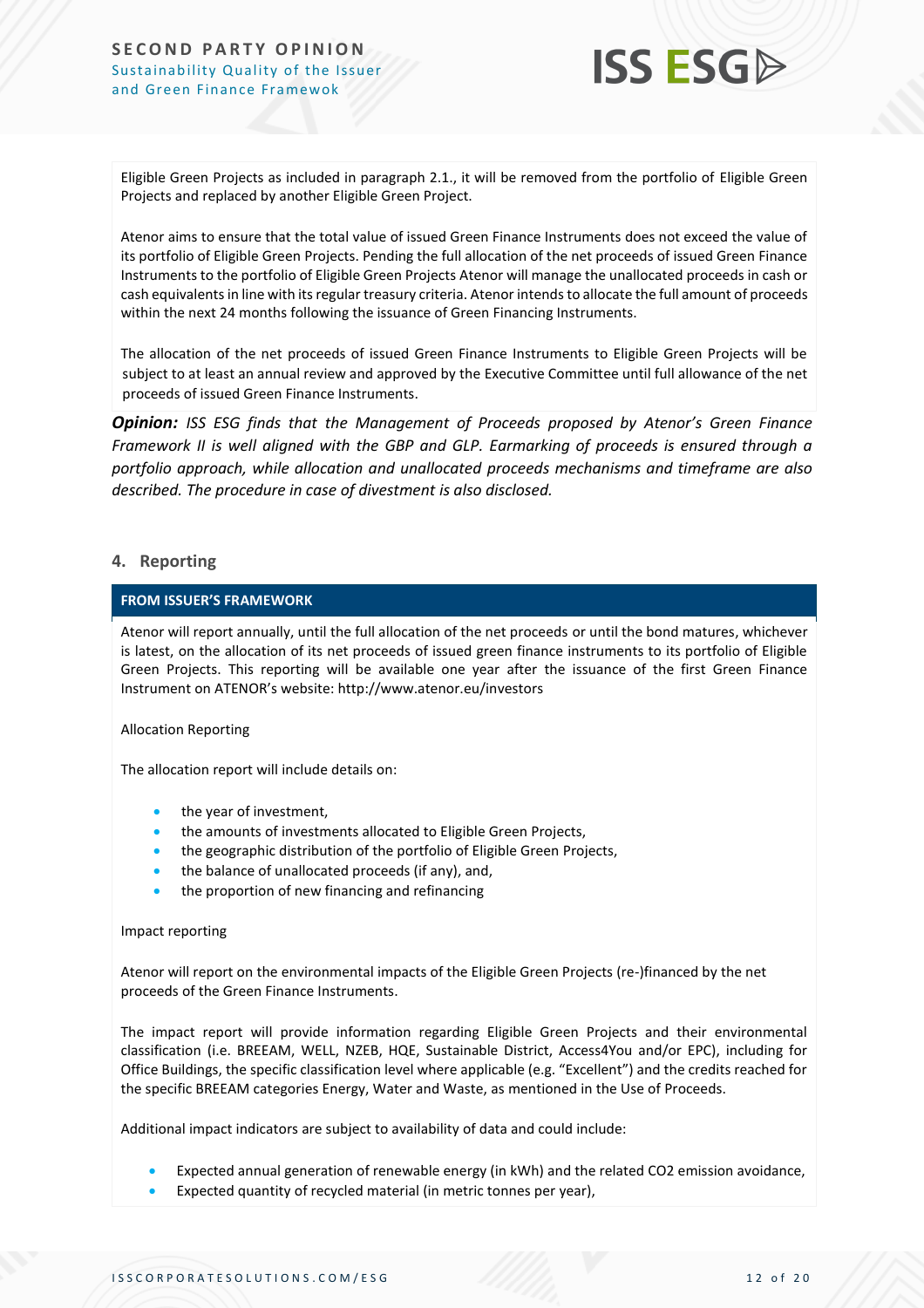

- Number of electric vehicles charging stations installed,
- Number of secured bicycles storage.

*Opinion: ISS ESG finds that the reporting proposed by Atenor's Green Finance Framework II is aligned with the GBP and GLP. The reporting is provided on both allocation and impact, and the frequency, scope and duration are in line with best market practices. Moreover, the reporting is made on an annual basis and will be publicly available on Atenor's website. The issuer also provides a list of impact indicators that provides qualitative information about the project; an example of this can be seen in the intended disclosure on the quantity of recycled material for building construction.*

#### **External review**

#### **FROM ISSUER'S FRAMEWORK**

A Second Party Opinion (SPO) will be issued by an independent external verifier in order to provide an external verification on Atenor's Green Finance Framework II. This external opinion will certify Atenor's Framework alignment with the applicable Green Principles, such as the Green Bond Principles (GBP) and the Green Loan Principles (GLP).

The Second Party Opinion is available on the investor website: www. atenor.eu/en/investors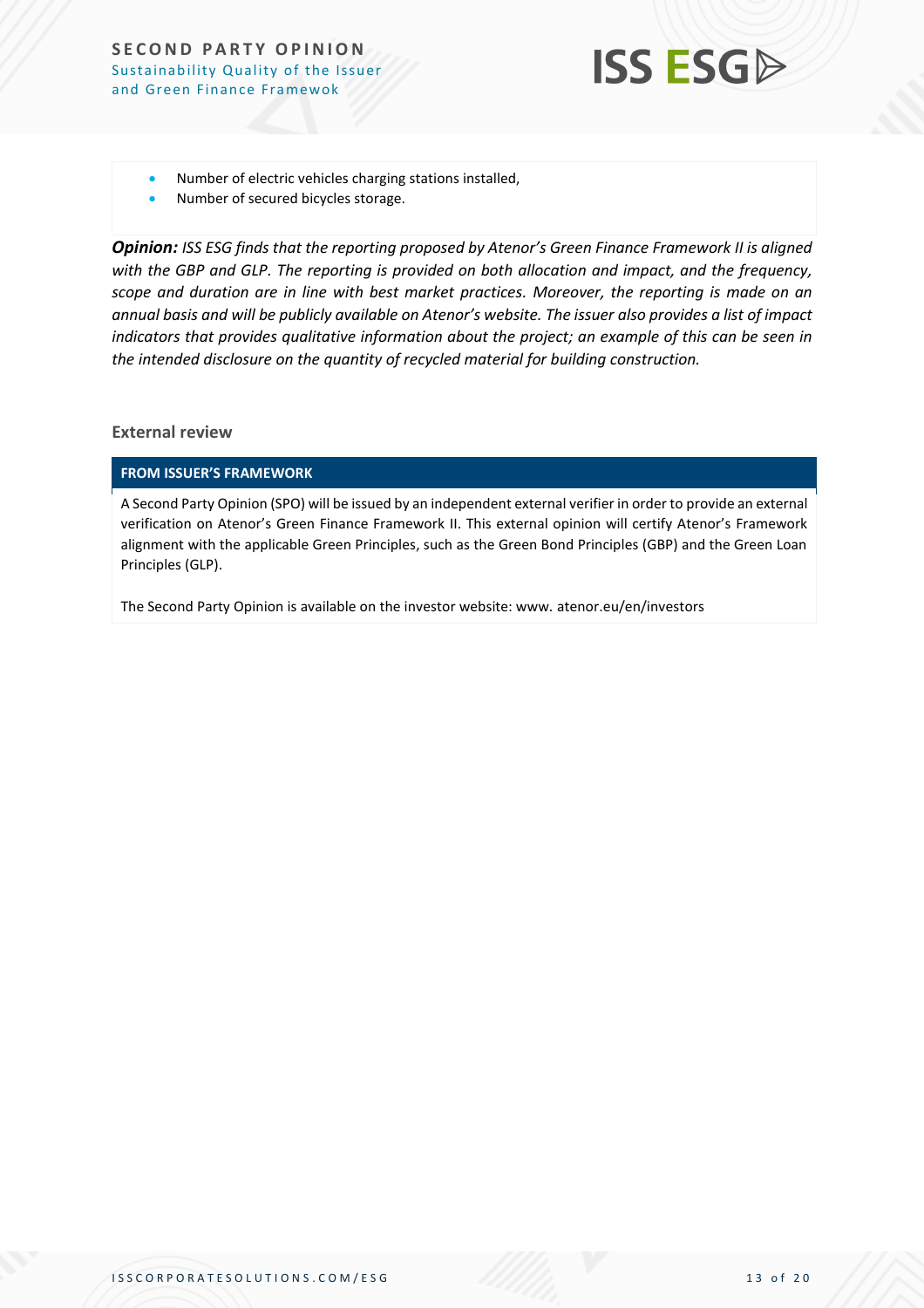### <span id="page-13-0"></span>**PART III: SUSTAINABILITY QUALITY OF THE ISSUANCE**

#### <span id="page-13-1"></span>A. CONTRIBUTION OF THE GREEN FINANCE INSTRUMENTS TO THE UN SDGs

Based on the assessment of the sustainability quality of the Green Finance Framework II Asset Pool and using a proprietary methodology, ISS ESG assessed the contribution of the Atenor's Green Finance Instruments to the Sustainable Development Goals defined by the United Nations (UN SDGs).

This assessment is displayed on a 5-point scale (see Annex 2 for methodology):

| <b>Significant</b> | ا Limited             | <b>No</b>         | Limited             | Significant         |
|--------------------|-----------------------|-------------------|---------------------|---------------------|
| <b>Obstruction</b> | <b>\Obstruction</b> \ | <b>Net Impact</b> | <b>Contribution</b> | <b>Contribution</b> |

Each of the Green Finance Instrument's Use of Proceeds categories has been assessed for its contribution to, or obstruction of, the SDGs $45$ :

| <b>USE OF PROCEEDS</b>                                                                                                                                                                      | <b>CONTRIBUTION</b><br><b>OR OBSTRUCTION</b>       | <b>SUSTAINABLE DEVELOPMENT GOALS</b> |
|---------------------------------------------------------------------------------------------------------------------------------------------------------------------------------------------|----------------------------------------------------|--------------------------------------|
| <b>Green Buildings -Offices</b><br>Certified LEED Gold or above,<br><b>BREEAM Excellent or above, DGNB</b><br>Gold or above, HQE High Level or<br>above, or equivalent                      | <b>Significant</b><br>contribution                 | <b>SUSTAINABLE CITIE</b>             |
| <b>Green Buildings - Residential</b><br>Certified with Energy Performance<br>Certification: EPC label "A" or<br>equivalent, with Maximum of 100<br>kWh/sqm/year of Primary Energy<br>Demand | <b>Limited</b><br><b>Contribution</b> <sup>6</sup> | <b><i>SUSTAINARLE CITIE</i></b>      |

<sup>4</sup> This approach is based on the current methodology of the proprietary ISS ESG SDG Solutions Assessment (SDGA). However, deviating from this approach, ISS ESG also highlights that a contribution to SDGs 7 "Affordable and Clean Energy" and 13 "Climate Action" can be considered mainly due to Atenor's construction practices (e.g., commitment of solar panels where feasible).

<sup>6</sup> This assessment differs from the ISS ESG SDG Solutions Assessment (SDGA) proprietary methodology designed to assess the impact of an Issuer's product and service portfolio on the SDGs.

<sup>5</sup>Please note that the Issuer's Use of Proceed (UoP) categories are unvaried compared to Atenor's last SPO as of March 5th 2021. However, the assessment displayed in this table is now based on a "most distinct logic". When assessing the Atenor's Green Buildings eligibility criteria (certified with an EPC label "A" or equivalent, or with a maximum of 100 kWh/sqm/year of Primary Energy Demand), ISS ESG deems that the company has a most distinct positive impact on SDG 11.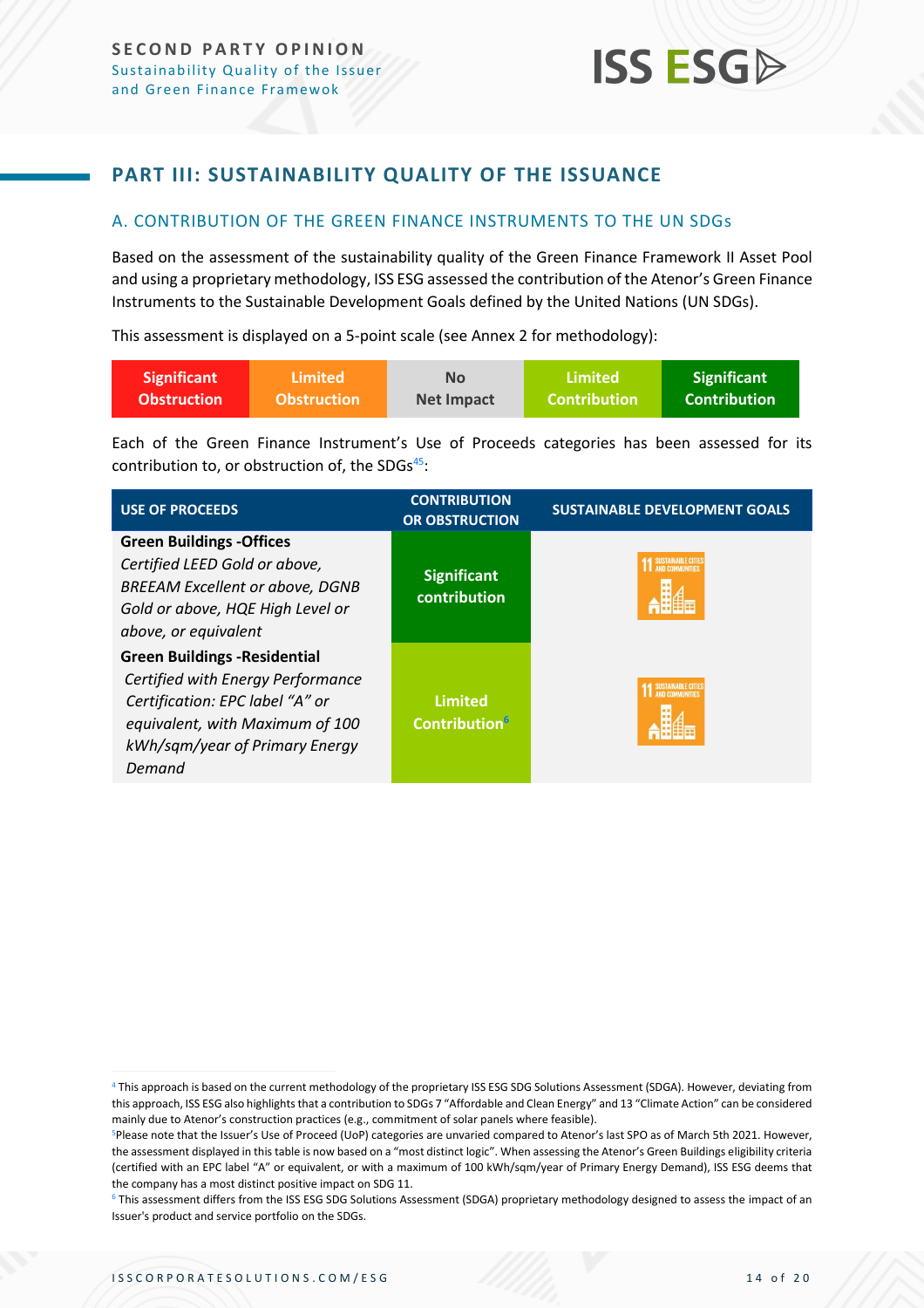

#### <span id="page-14-0"></span>B. MANAGEMENT OF ENVIRONMENTAL AND SOCIAL RISKS ASSOCIATED WITH THE ELIGIBLE ASSET POOL

#### **Green Buildings**

The Use of Proceeds categories, green buildings certified to a relevant sustainable building standard has a significant contribution to the SDG 11 "Sustainable cities and communities" while residential buildings with EPC label above A or equivalent has a limited contribution to the SDG 11 "Sustainable cities and communities". The table below presents the findings of an ISS ESG assessment of the assets (re-)financed against ISS ESG KPIs.

#### **A S S E S S M E N T A G A I N S T I S S E S G K P I**

#### **Prerequisite for Green Buildings**

✓ 100% of assets underwent an appropriate and detailed selection process that ensures good standards regarding energy efficiency. 100% of assets received or will receive an EPC label from A to BB.

#### **Site selection**

- ✓ 100% of assets are developed in urban areas (e.g. brownfield development, exclusion of protected areas and sites of high environmental value).
- ✓ 100% of the assets are located within 1 km from one or more modalities of public transport.

#### **Construction standards**

- ✓ 75% of assets are located in countries where high labour and health and safety standards are in place (e.g. ILO core conventions). The remaining assets are located in Romania or Hungary and no information is available on measures to ensure high labour and health and safety standards for construction and maintenance work.
- ✓ 72% of assets provide for sustainable procurement regarding building materials (e.g. recycled materials, third-party certification of wood-based materials).

#### **Water use minimization in buildings**

✓ More than 50% of assets provide for measures to reduce water consumption (e.g. water metering, high-efficiency fixtures and fittings, rainwater harvesting).

#### **Safety of building users**

✓ 100% of assets ensure operational safety (e.g. emergency exits, fire sprinklers, fire alarm systems).

#### **Sustainability labels**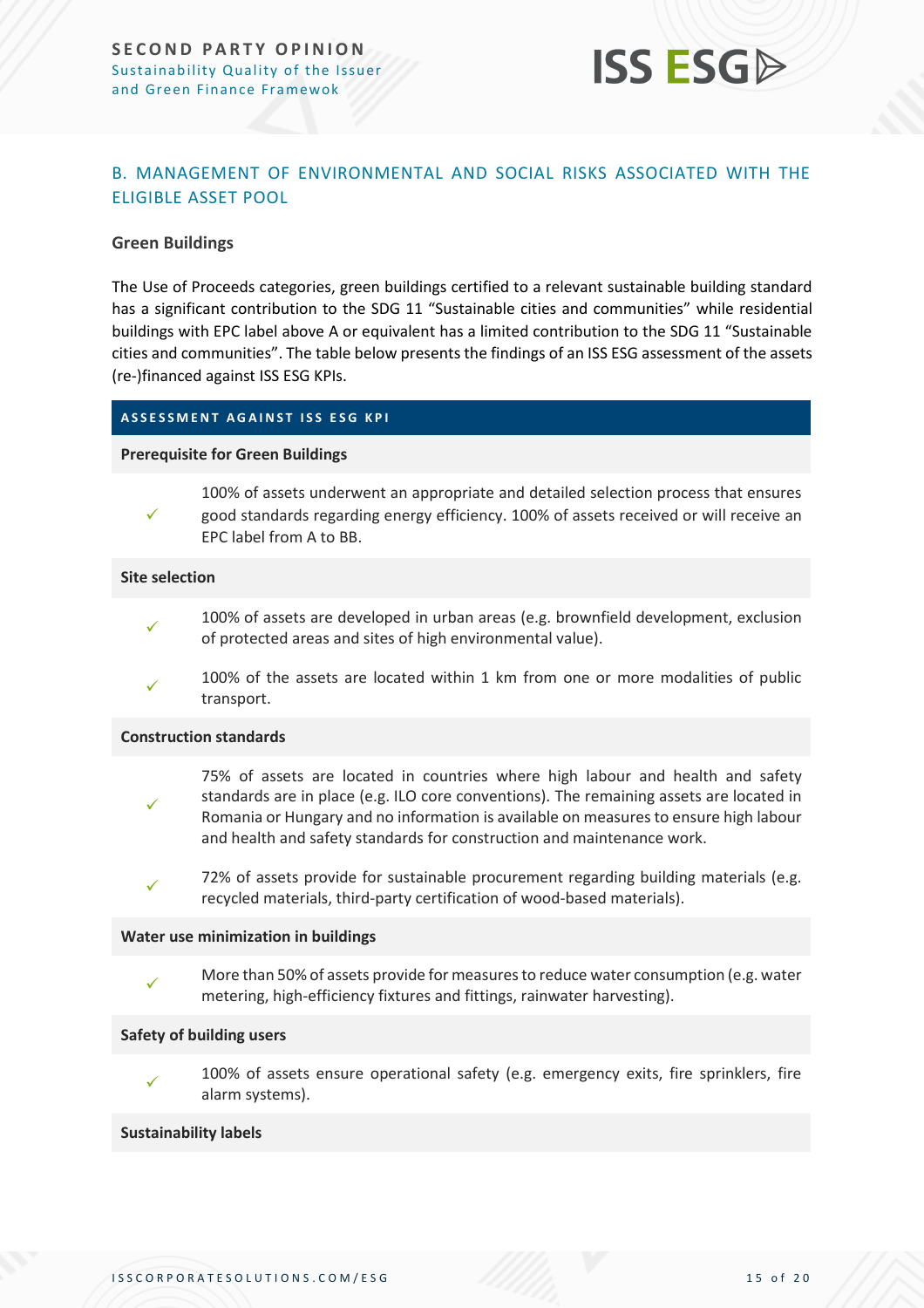



69% of eligible assets are at least certified or targeted to be certified with a BREEAM certification 'Excellent', representing 100% of eligible offices. The remaining 31% refers to residential buildings with EPC label of A or equivalent.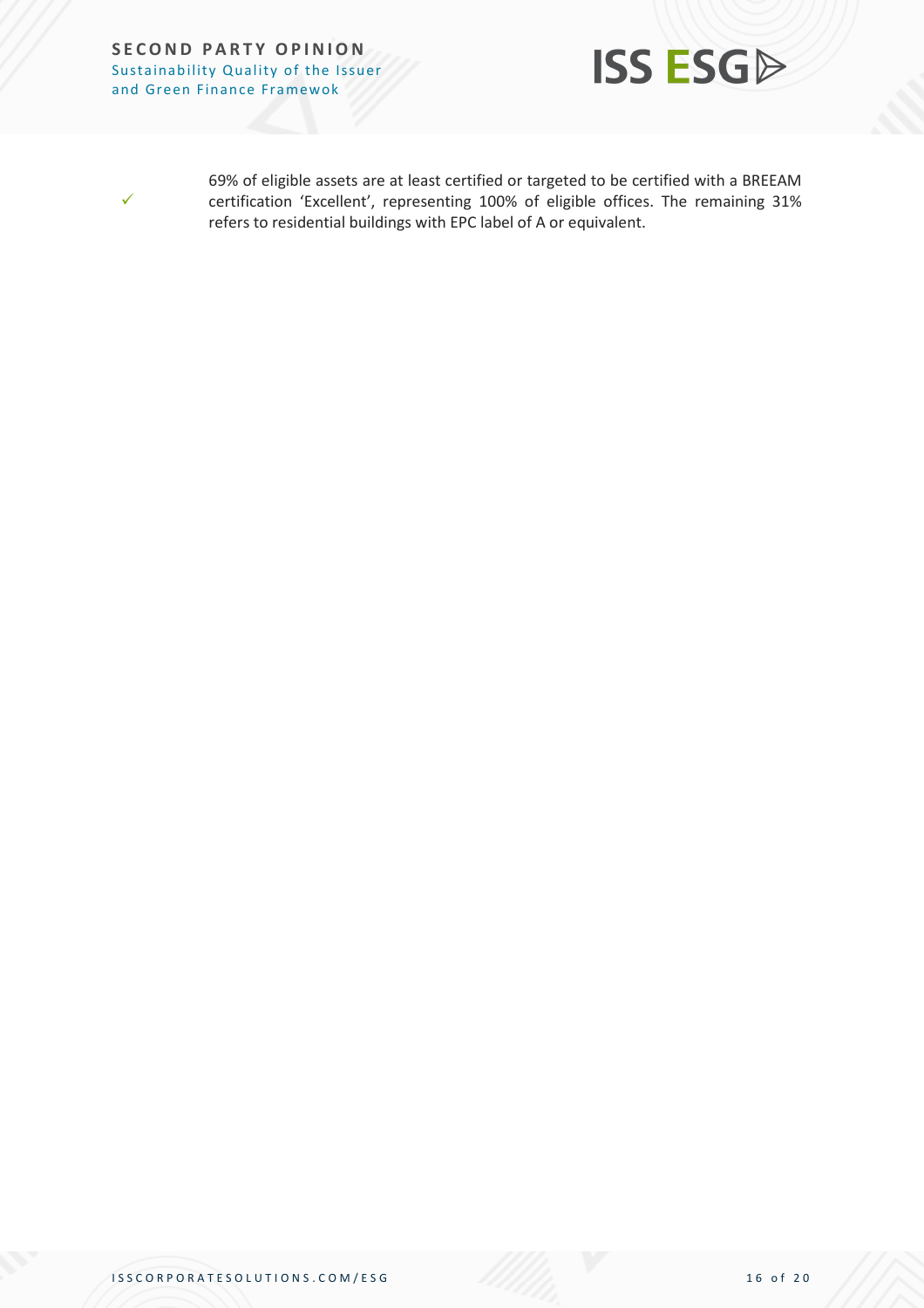

#### DISCLAIMER

- 1. Validity of the SPO: As long as there is no material change to Atenor's Green Finance Framework II and to the asset pool
- 2. ISS ESG uses a scientifically based rating concept to analyse and evaluate the environmental and social performance of companies and countries. In doing so, we adhere to the highest quality standards which are customary in responsibility research worldwide. In addition, we create a Second Party Opinion (SPO) on bonds based on data from the issuer.
- 3. We would, however, point out that we do not warrant that the information presented in this SPO is complete, accurate or up to date. Any liability on the part of ISS ESG in connection with the use of these SPO, the information provided in them and the use thereof shall be excluded. In particular, we point out that the verification of the compliance with the asset pool is based solely on documents submitted by the issuer.
- 4. All statements of opinion and value judgements given by us do not in any way constitute purchase or investment recommendations. In particular, the SPO is no assessment of the economic profitability and credit worthiness of a bond but refers exclusively to the social and environmental criteria mentioned above.
- 5. We would point out that this SPO, certain images, text and graphics contained therein, and the layout and company logo of ISS ESG and ISS-ESG are the property of ISS and are protected under copyright and trademark law. Any use of such ISS property shall require the express prior written consent of ISS. Use shall be deemed to refer in particular to the copying or duplication of the SPO wholly or in part, the distribution of the SPO, either free of charge or against payment, or the exploitation of this SPO in any other conceivable manner.

The issuer that is the subject of this report may have purchased self-assessment tools and publications from ISS Corporate Solutions, Inc. ("ICS"), a wholly-owned subsidiary of ISS, or ICS may have provided advisory or analytical services to the issuer. No employee of ICS played a role in the preparation of this report. If you are an ISS institutional client, you may inquire about any issuer's use of products and services from ICS by emailin[g disclosure@issgovernance.com.](mailto:disclosure@issgovernance.com)

This report has not been submitted to, nor received approval from, the United States Securities and Exchange Commission or any other regulatory body. While ISS exercised due care in compiling this report, it makes no warranty, express or implied, regarding the accuracy, completeness or usefulness of this information and assumes no liability with respect to the consequences of relying on this information for investment or other purposes. In particular, the research and scores provided are not intended to constitute an offer, solicitation or advice to buy or sell securities nor are they intended to solicit votes or proxies.

Deutsche Börse AG ("DB") owns an approximate 80% stake in ISS HoldCo Inc., the holding company which wholly owns ISS. The remainder of ISS HoldCo Inc. is held by a combination of Genstar Capital ("Genstar") and ISS management. ISS has formally adopted policies on non-interference and potential conflicts of interest related to DB, Genstar, and the board of directors of ISS HoldCo Inc. These policies are intended to establish appropriate standards and procedures to protect the integrity and independence of the research, recommendations, ratings and other analytical offerings produced by ISS and to safeguard the reputations of ISS and its owners. Further information regarding these policies are available a[t https://www.issgovernance.com/compliance/due-diligence-materials.](https://www.issgovernance.com/compliance/due-diligence-materials)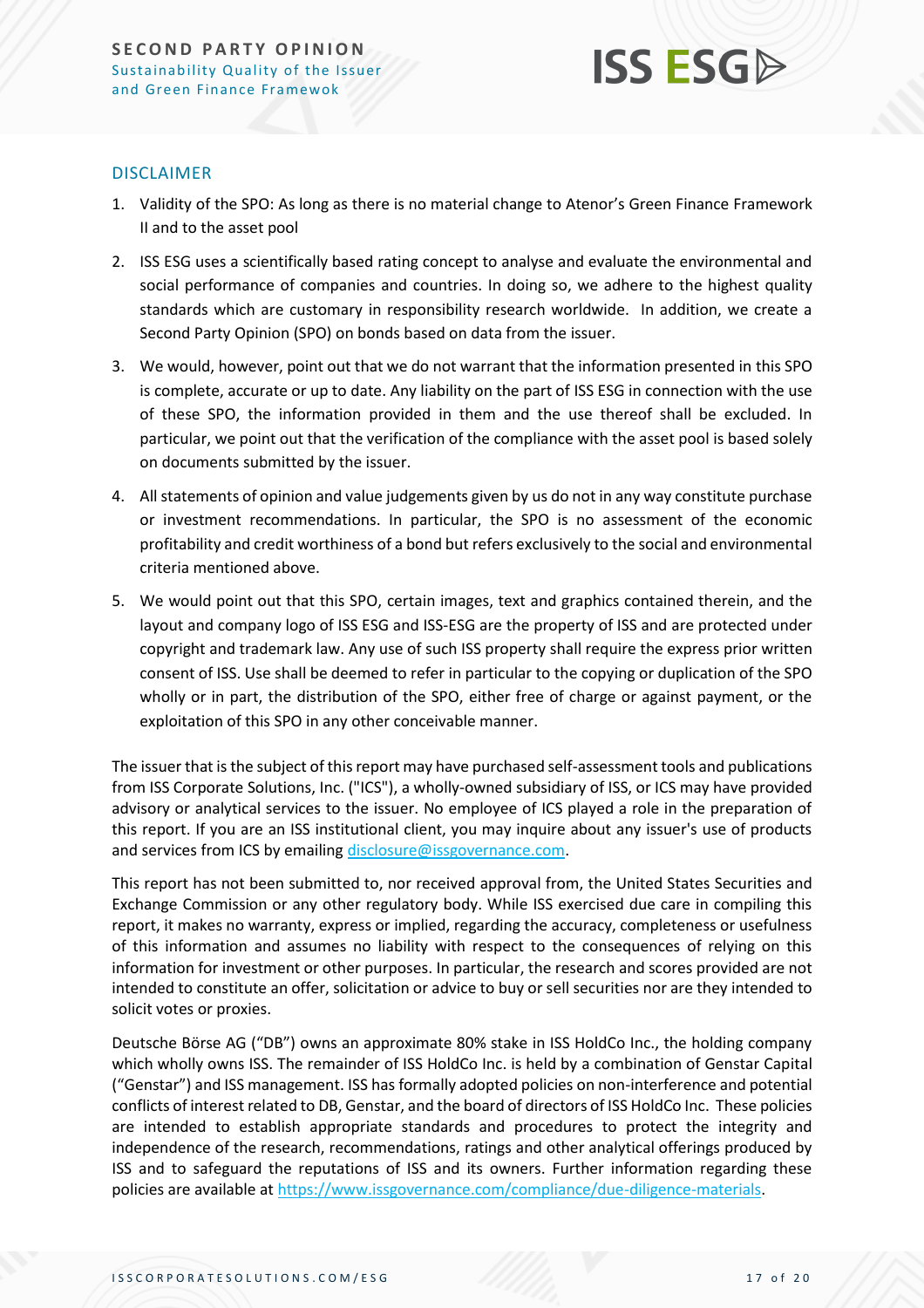

© 2022 | Institutional Shareholder Services and/or its affiliates

## <span id="page-17-0"></span>ANNEX 1: Methodology

#### ISS ESG Green KPIs

The ISS ESG Green Bond KPIs serve as a structure for evaluating the sustainability quality – i.e. the social and environmental added value – of the use of proceeds of Atenor's Green Finance Instruments.

It comprises firstly the definition of the use of proceeds category offering added social and/or environmental value, and secondly the specific sustainability criteria by means of which this added value and therefore the sustainability performance of the assets can be clearly identified and described.

The sustainability criteria are complemented by specific indicators, which enable quantitative measurement of the sustainability performance of the assets and which can also be used for reporting. If a majority of assets fulfill the requirement of an indicator, this indicator is then assessed positively. Those indicators may be tailor-made to capture the context-specific environmental and social risks.

#### Environmental and social risks assessment methodology

ISS ESG evaluates whether the assets included in the asset pool match the eligible project category and criteria listed in the Green Bond KPIs.

All percentages refer to the amount of assets within one category (e.g. wind power). Additionally, the assessment "no or limited information is available" either indicates that no information was made available to ISS ESG or that the information provided did not fulfil the requirements of the ISS ESG Green Bond KPIs.

The evaluation was carried out using information and documents provided to ISS ESG on a confidential basis by Atenor (e.g. Due Diligence Reports). Further, national legislation and standards, depending on the asset location, were drawn on to complement the information provided by the issuer.

#### Assessment of the contribution and association to the SDG

The 17 Sustainable Development Goals (SDGs) were endorsed in September 2015 by the United Nations and provide a benchmark for key opportunities and challenges toward a more sustainable future. Using a proprietary method, ISS ESG identifies the extent to which Atenor's Green Finance Instruments contributes to related SDGs.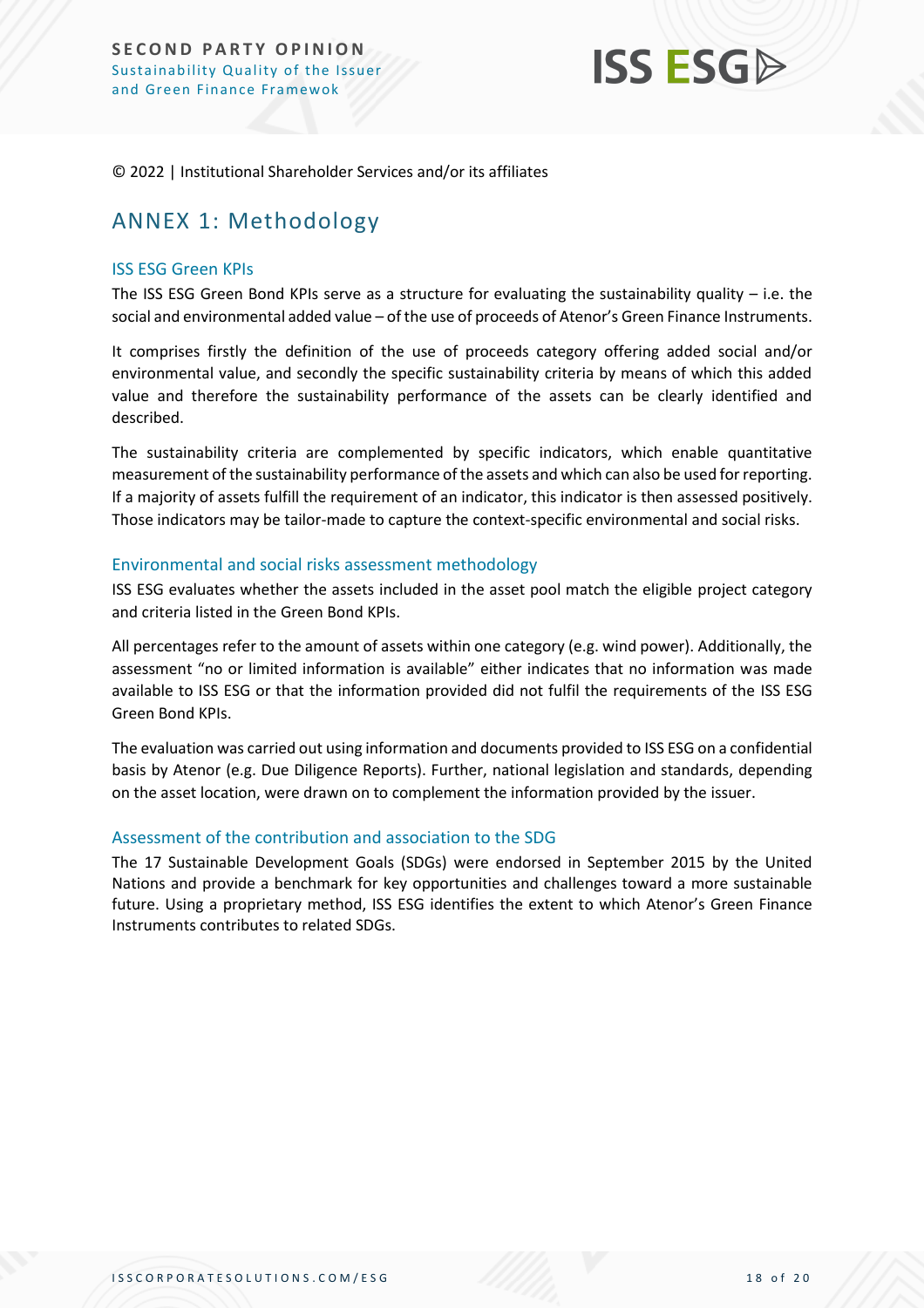

## <span id="page-18-0"></span>ANNEX 2: Quality management processes

#### **SCOPE**

Atenor commissioned ISS ESG to compile a Green Finance Instruments SPO. The Second Party Opinion process includes verifying whether the Green Finance Framework II aligns with the GBP and GLP and to assess the sustainability credentials of its Green Finance Instruments, as well as the issuer's sustainability strategy.

#### **CRITERIA**

Relevant Standards for this Second Party Opinion

- **ICMA's Green Bond Principles**
- LMA Green Loan Principles
- **EXECTS ESG Key Performance Indicators relevant for Use of Proceeds categories selected by the issuer**

#### ISSUER'S RESPONSIBILITY

Atenor's responsibility was to provide information and documentation on:

- **Green Finance Framework II**
- Eligible Asset pool
- Documentation of ESG risks management at the asset level

#### ISS ESG's VERIFICATION PROCESS

ISS ESG is one of the world's leading independent environmental, social and governance (ESG) research, analysis and rating houses. The company has been actively involved in the sustainable capital markets for over 25 years. Since 2014, ISS ESG has built up a reputation as a highly-reputed thought leader in the green and social bond market and has become one of the first CBI approved verifiers.

ISS ESG has conducted this independent Second Party Opinion of the Green Finance Instruments to be issued by Atenor based on ISS ESG methodology and in line with the ICMA GBP and LMA GLP.

The engagement with Atenor took place from January to February 2022.

#### ISS ESG's BUSINESS PRACTICES

ISS has conducted this verification in strict compliance with the ISS Code of Ethics, which lays out detailed requirements in integrity, transparency, professional competence and due care, professional behaviour and objectivity for the ISS business and team members. It is designed to ensure that the verification is conducted independently and without any conflicts of interest with other parts of the ISS Group.